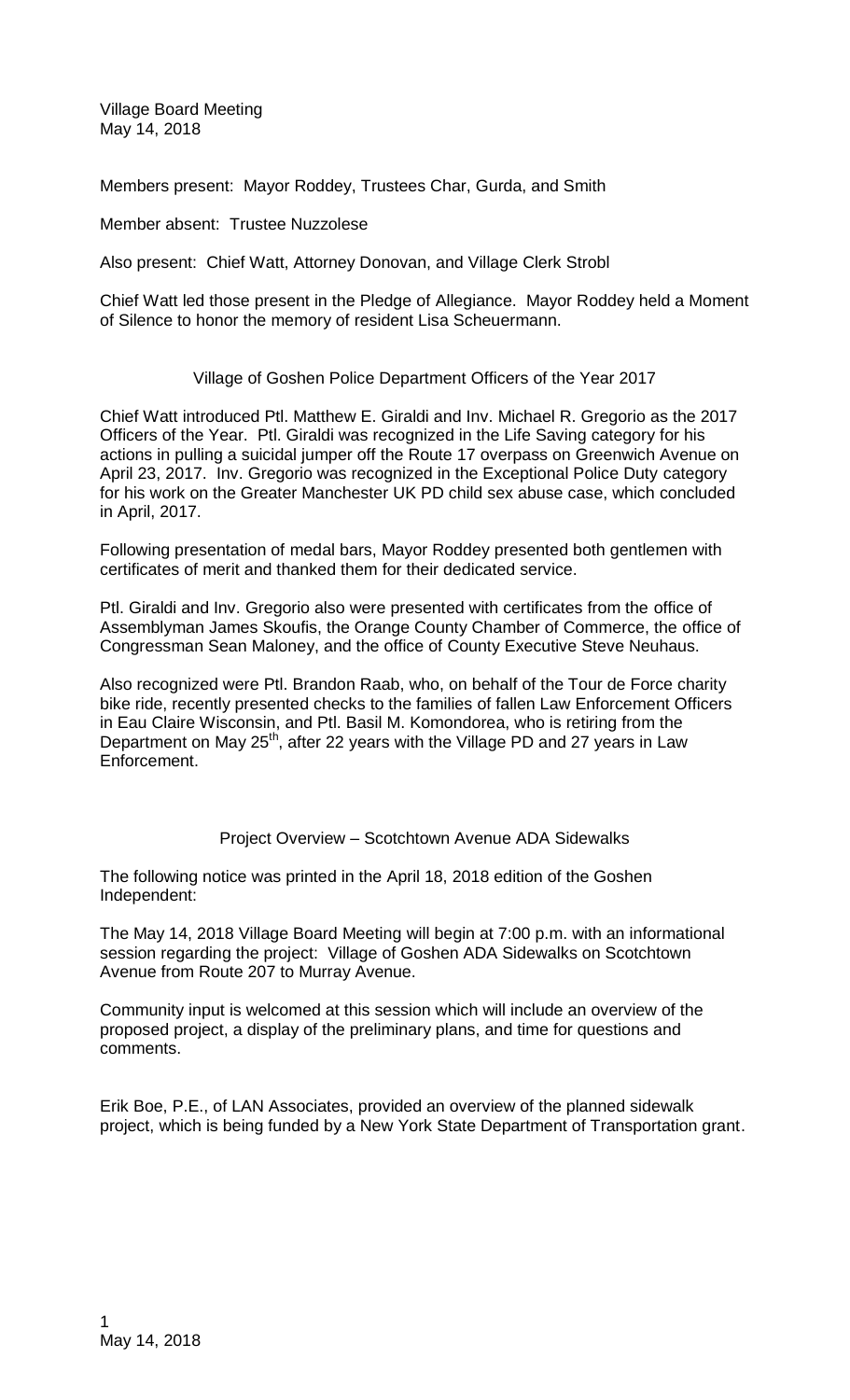On a motion by Trustee Char, seconded by Trustee Smith, the Agenda was accepted with the following additions: Items of Business #3 – Authorize Application for O. C. Tourism Grant; and #4 – Authorize Sale of Surplus Street Signs.

| Char             | aye    |
|------------------|--------|
| Gurda            | aye    |
| <b>Nuzzolese</b> | absent |
| Smith            | aye    |

## **Minutes**

On a motion by Trustee Char, seconded by Trustee Smith, the Minutes of the April 2, 2018 Village Board Meeting were accepted as submitted.

Char aye Gurda abstain (absent on April 2, 2018) Nuzzolese absent Smith aye Roddey aye

On a motion by Trustee Smith, seconded by Trustee Gurda, the Minutes of the April 23, 2018 Village Board Meeting were accepted as submitted.

|        | abstain (absent on April 23, 2018) |
|--------|------------------------------------|
| ave    |                                    |
| absent |                                    |
| ave    |                                    |
| ave    |                                    |
|        |                                    |

On a motion by Trustee Char, seconded by Trustee Gurda, the Minutes of the April 26, 2018 Special Village Board Meeting were accepted as submitted.

| Char             | aye    |
|------------------|--------|
| Gurda            | aye    |
| <b>Nuzzolese</b> | absent |
| Smith            | aye    |

## **Communications**

Attorney Peter Botti addressed the Board with a request for a zone change for Scotchtown Office Park, LLC., from O/B (Office Building) to R-3 (Multi-Family Residential), with a PAC (Planned Adult Community) overlay.

On a motion by Trustee Char, seconded by Trustee Smith, the Village Board hereby resolves to hold a Public Hearing on June 25, 2018, at 7:00 p.m., or as soon after as may be heard, for the consideration of adoption of: A Local Law to rezone Section 104, Block 2, Lot 59, (aka Scotchtown Office Park, LLC), from the OB zone to the R-3 zone, and have a PAC overlay land on it.

Char aye Gurda aye Nuzzolese absent Smith aye

The Board reviewed a letter of resignation received from part-time Police Officer Stephan A. Kobyleckyj.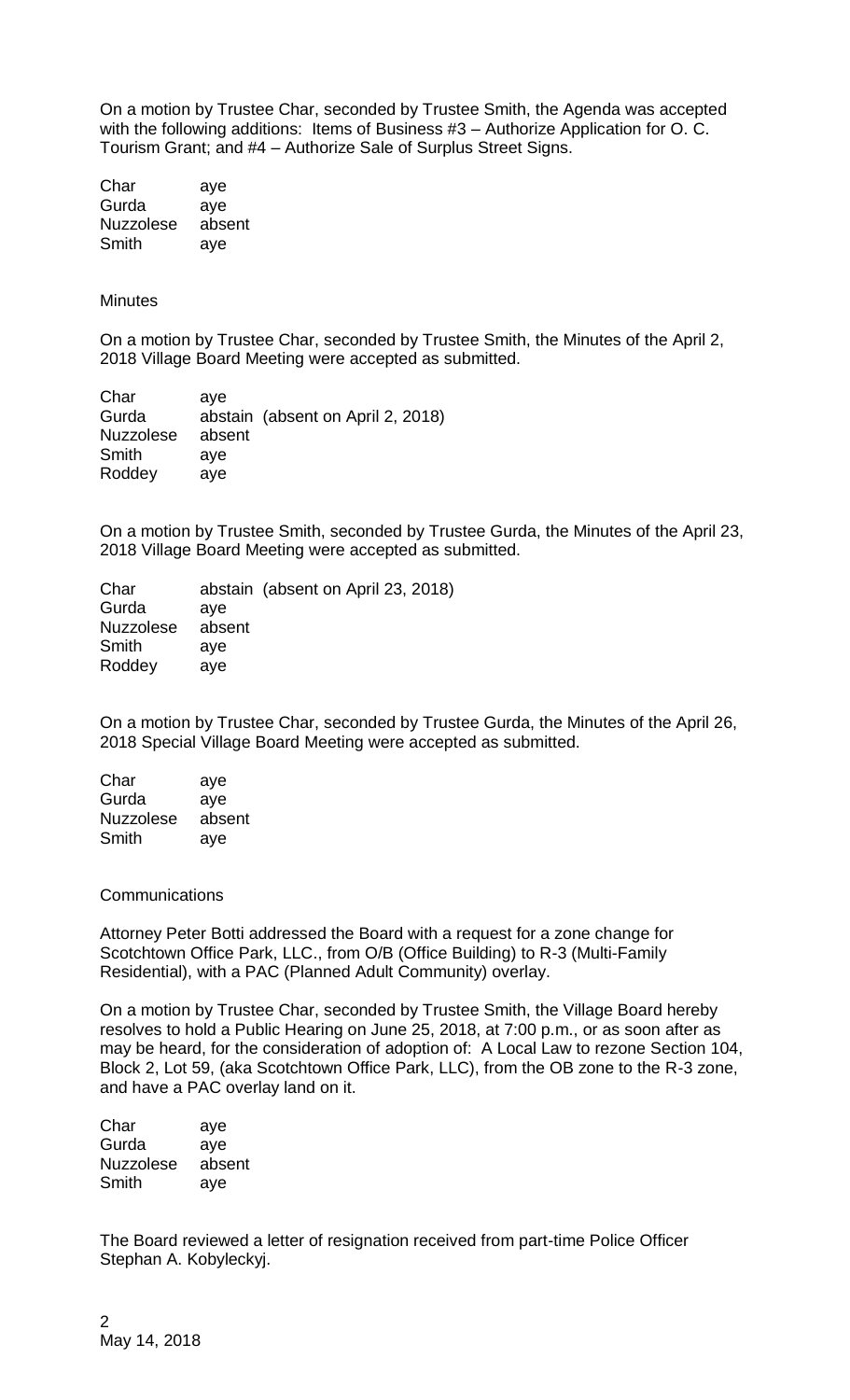The Board reviewed a letter from the Goshen Farm Market Manager outlining the schedule for this year's market.

The Mayor read a letter from the owner of Catherine's Restaurant indicating their application for renewal of their liquor license has been submitted.

The Mayor read a retirement letter received from Police Officer Basil Komondorea.

Items of Business

On a motion by Trustee Char, seconded by Trustee Smith, bills as examined by members of the Board were approved in accordance with Abstract 2017/2018 number 11, check numbers 14140 through 14186 in the amount of \$190,816.07.

| Char             | aye    |
|------------------|--------|
| Gurda            | aye    |
| <b>Nuzzolese</b> | absent |
| Smith            | aye    |

On a motion by Trustee Gurda, seconded by Trustee Smith, the Village Attorney is hereby authorized to draft an agreement with Orange and Rockland Utilities, Inc., for the provision of out of district water and sewer service to the Gas Training Facility at 3 Old Chester Road in the Town of Goshen.

| Char             | aye    |
|------------------|--------|
| Gurda            | ave    |
| <b>Nuzzolese</b> | absent |
| Smith            | aye    |

Trustee Char moved the following, which was seconded by Trustee Gurda:

The Village of Goshen intends to apply for the Orange County Executive Arts, Heritage, and Tourism Grant. The grant application will be in support of a Village of Goshen "Fall Festival" Arts and Cultural Event on the Village Green.

Char aye Gurda aye Nuzzolese absent Smith aye

On a motion by Trustee Char, seconded by Trustee Smith, the Mayor is hereby authorized to declare certain street signs surplus and to sell particular signs to the highest bidders in the recent auction.

Char aye Gurda aye Nuzzolese absent Smith aye